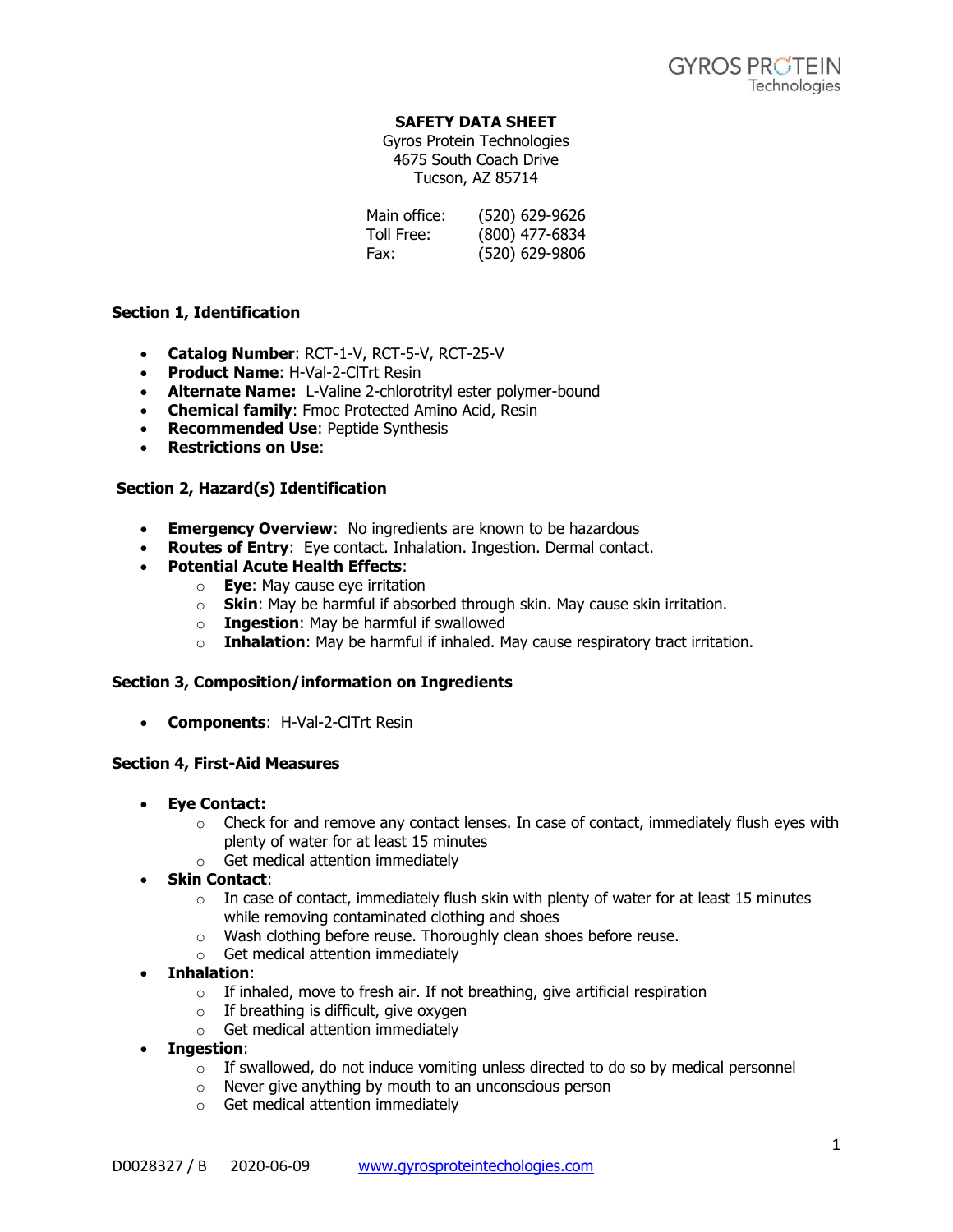# **Section 5, Fire-Fighting Measures**

- **Suitable Extinguishing Media**:
	- o Water spray
	- o Dry Chemical
	- o Alcohol-resistant foam
	- o Carbon dioxide
- **Special Exposure Hazards:** Hazardous decomposition products formed under fire conditions. Carbon oxides
- **Special Protection Equipment for Firefighters**:
	- o Compressed air/oxygen apparatus

#### **Section 6, Accidental release measures**

- **Person-related precautionary measures**: Avoid substance contact. Avoid formation/inhalation of dusts. Avoid breathing vapors, mist or gas
- **Environmental protection measures**: Do not allow to enter drains.
- **Procedures for cleaning/absorption**: Sweep up and shovel. Keep in suitable, closed containers for disposal

### **Section 7, Handling and storage**

- **Handling**: Provide appropriate exhaust ventilation at places where dust is formed. Normal measures for preventive fire protection.
- **Storage:** Keep container in a cool, dry, well-ventilated area. Keep closed tightly. Store between  $+2$  to  $+8$ <sup>o</sup>C

#### **Section 8, Exposure Controls/Personal Protection**

- **Personal Protection:**
	- **Eye protection**: Use equipment for eye protection tested and approved under appropriate government standards such as NIOSH (US) or EN 166(EU).
	- **Hand protection**: Handle with gloves. Gloves must be inspected prior to use. Use proper glove removal technique (without touching glove's outer surface) to avoid skin contact with this product. Dispose of contaminated gloves after use in accordance with applicable laws and good laboratory practices. Wash and dry hands.
	- **Respiratory protection**: Required when dusts are generated. Filter P 2 (acc. To DIN 3181) for solid and liquid particles of harmful substances.
	- **Skin and body protection**: Choose body protection in relation to its type, to the concentration and amount of dangerous substances, and to the specific work-place., The type of protective equipment must be selected according to the concentration and amount of the dangerous substance at the specific workplace.

#### **Section 9, Physical and Chemical Properties**

- **Physical Appearance**: Crystalline solid, light yellow
- **Odor**: NA
- **Boiling Point**: NA
- **Melting Point**: NA • **Vapor Pressure (mmHg/70°F):** NA
- **Vapor Density (Air = 1):** NA
- **Specific Gravity:** NA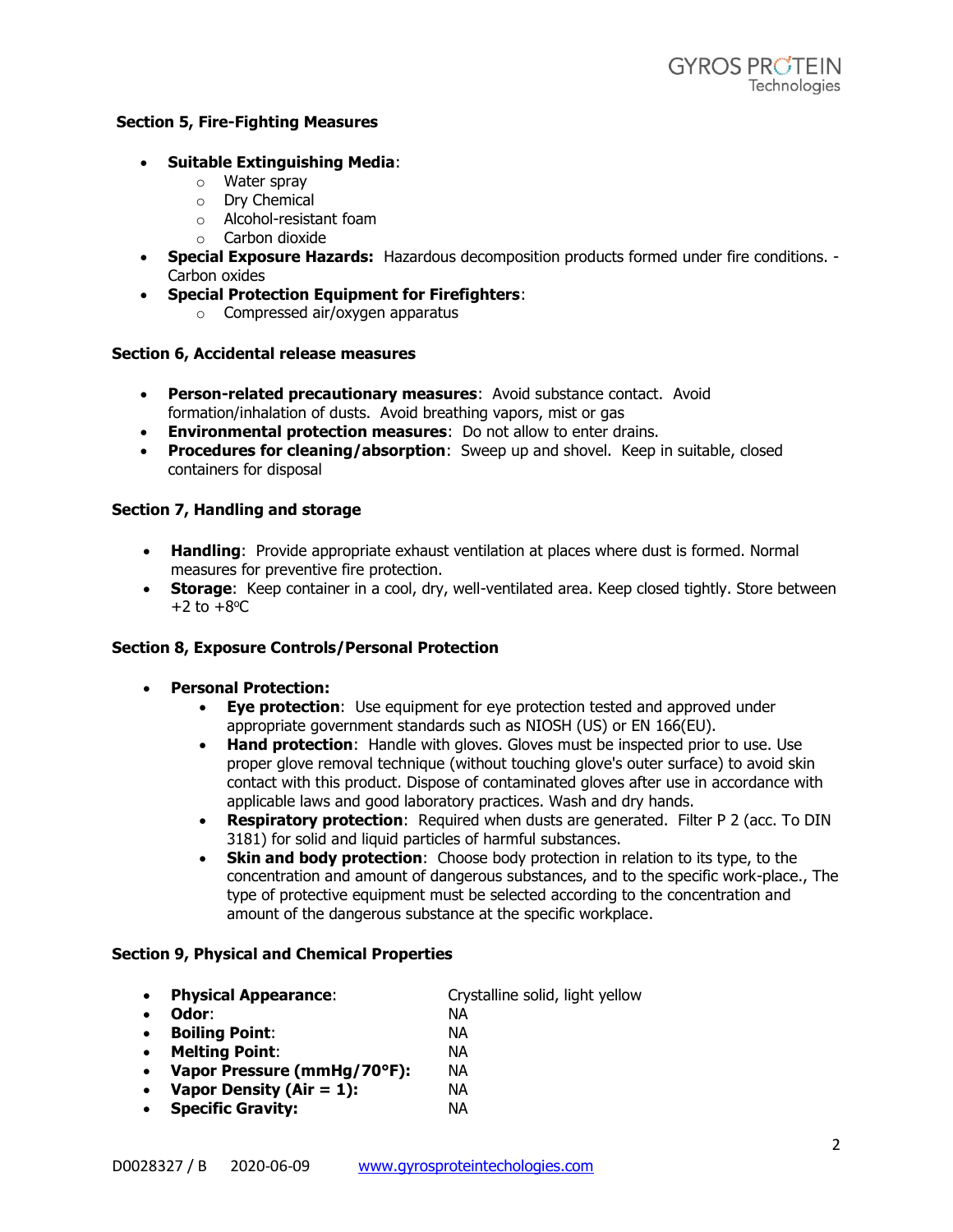• **Solubility**: NA

# **Section 10, Stability and Reactivity**

- **Stability**: Stable under recommended storage conditions.
- **Reactivity/Hazardous Decomposition Products**:
	- $\circ$  Hazardous decomposition products formed under fire conditions. Carbon oxides o Other decomposition products - no data available.
- **Conditions/Materials to Avoid**: Strong oxidizing agents

# **Section 11, Toxicological information**

- **Acute Toxicity**:
	- o LD50 Oral Rat: NA
	- o LC50 Inhalation Rat: NA
- **Chronic Toxicity**:
	- o Carcinogenicity (TLV): NA
	- o IARC Classification: NA
- **Routes of Exposure**: Ingestion, inhalation, eyes and skin.

# **Section 12, Ecological information\***

# **Section 13, Disposal considerations\***

- **EPA Waste Number**: N/A
- **Treatment**: Material does not have an EPA Waste Number and is not a listed waste, however consultation with a permitted waste disposal site (TSD) should be accomplished. Always contact a permitted waste disposal (TSD) to assure compliance with all current local, state, and Federal Regulations.

# **Section 14, Transport information\***

- **Proper Shipping Name**: H-Val-2-ClTrt Resin
- **Transport by Road/Rail (ADR/RID):** Not subject to transport regulations

# **Section 15, Regulatory information\***

- **OSHA Hazards**: NA
- **SARA 302 Components**: NA
- **SARA 313 Components**: H-Val-2-ClTrt Resin is not subject to reporting levels
- **SARA 311/312 Hazards**: NA
- **California Prop. 65 Component**: This product does not contain any chemicals known to the State of California to cause cancer, birth defects, or any other reproductive harm.

# **Section 16, Other Information**

The information accumulated herein is believed to be accurate but is not warranted to be whether origination with the company or not. Recipients are advised to confirm in advance of need that the information is current, applicable, and suitable to their circumstances. This MSDS has been prepared by Gyros Protein Technologies.